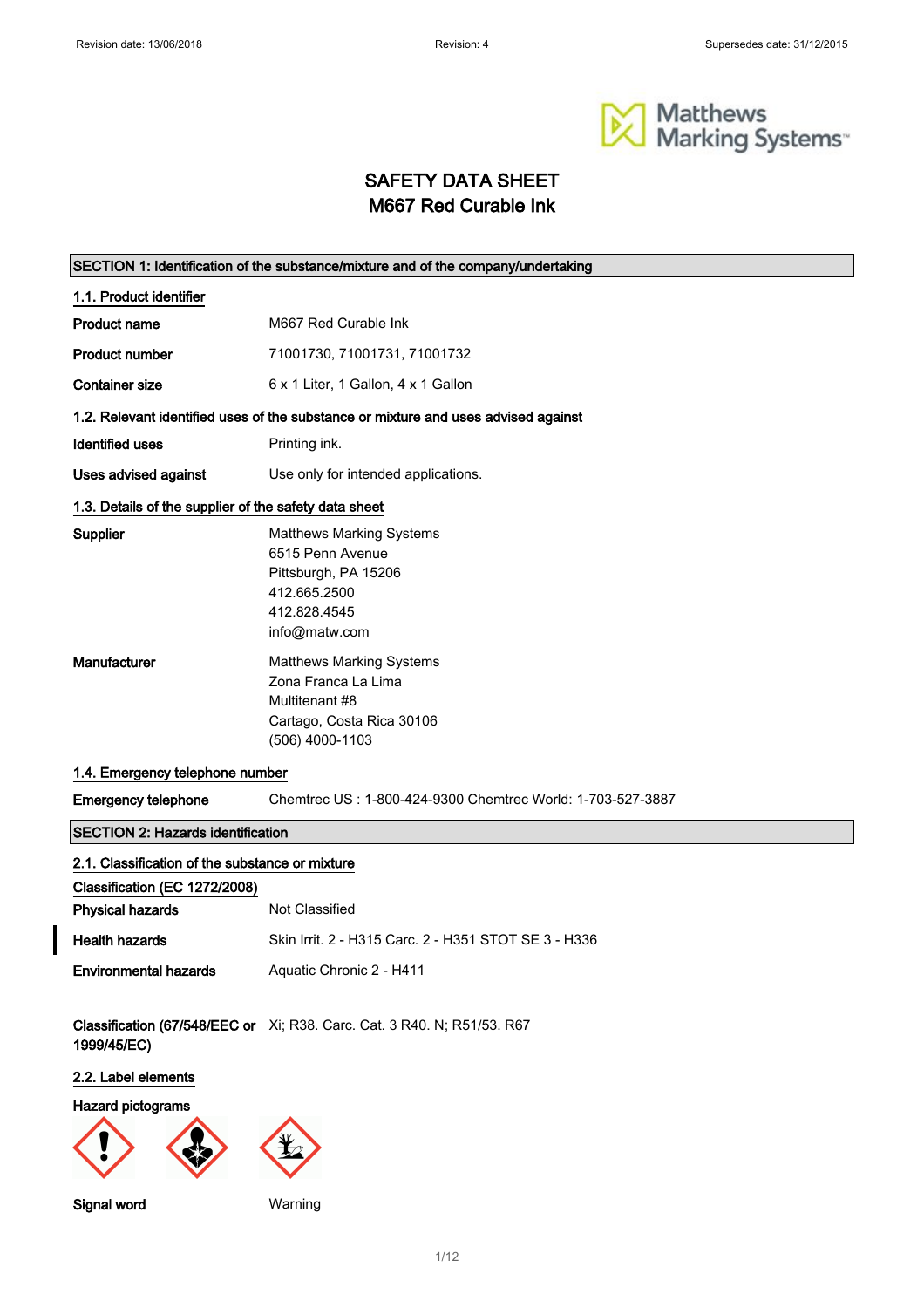| <b>Hazard statements</b>                  | H315 Causes skin irritation.<br>H336 May cause drowsiness or dizziness.<br>H351 Suspected of causing cancer.<br>H411 Toxic to aquatic life with long lasting effects.                                                                                                                                                                                                                                                                                                                                                                                                                                                                                                |
|-------------------------------------------|----------------------------------------------------------------------------------------------------------------------------------------------------------------------------------------------------------------------------------------------------------------------------------------------------------------------------------------------------------------------------------------------------------------------------------------------------------------------------------------------------------------------------------------------------------------------------------------------------------------------------------------------------------------------|
| <b>Precautionary statements</b>           | P280 Wear protective gloves/ protective clothing/ eye protection/ face protection.<br>P302+P352 IF ON SKIN: Wash with plenty of water.<br>P304+P340 IF INHALED: Remove person to fresh air and keep comfortable for breathing.<br>P312 Call a POISON CENTRE/doctor if you feel unwell.<br>P403+P233 Store in a well-ventilated place. Keep container tightly closed.<br>P501 Dispose of contents/ container in accordance with national regulations.                                                                                                                                                                                                                 |
| Contains                                  | Petroleum Distillates, Hydrotreated Light, Kerosene                                                                                                                                                                                                                                                                                                                                                                                                                                                                                                                                                                                                                  |
| Supplementary precautionary<br>statements | P201 Obtain special instructions before use.<br>P202 Do not handle until all safety precautions have been read and understood.<br>P261 Avoid breathing vapour/ spray.<br>P264 Wash contaminated skin thoroughly after handling.<br>P271 Use only outdoors or in a well-ventilated area.<br>P273 Avoid release to the environment.<br>P308+P313 IF exposed or concerned: Get medical advice/ attention.<br>P321 Specific treatment (see medical advice on this label).<br>P332+P313 If skin irritation occurs: Get medical advice/attention.<br>P362+P364 Take off contaminated clothing and wash it before reuse.<br>P391 Collect spillage.<br>P405 Store locked up. |

2.3. Other hazards

SECTION 3: Composition/information on ingredients

| 3.2. Mixtures                             |                        |                                                           |
|-------------------------------------------|------------------------|-----------------------------------------------------------|
| Petroleum Distillates, Hydrotreated Light |                        | $30 - 50%$                                                |
| CAS number: Proprietary                   | EC number: Proprietary | REACH registration number: Proprietary                    |
| Classification<br>Asp. Tox. 1 - H304      |                        | Classification (67/548/EEC or 1999/45/EC)<br>Xn; R65. R10 |
| Kerosene                                  |                        | $30 - 50\%$                                               |
| CAS number: 8008-20-6                     | EC number: 232-366-4   | REACH registration number: 05-<br>2118361034-52-0000      |
| Classification                            |                        | Classification (67/548/EEC or 1999/45/EC)                 |
| Asp. Tox. 1 - H304                        |                        | Xn; R65. Xi; R38. N; R51/53                               |
| <b>Polymerized Rosin Resin</b>            |                        | 10-<30%                                                   |
| CAS number: Proprietary                   | EC number: Proprietary | <b>REACH</b> registration number: Proprietary             |
| <b>Classification</b><br>Not Classified   |                        |                                                           |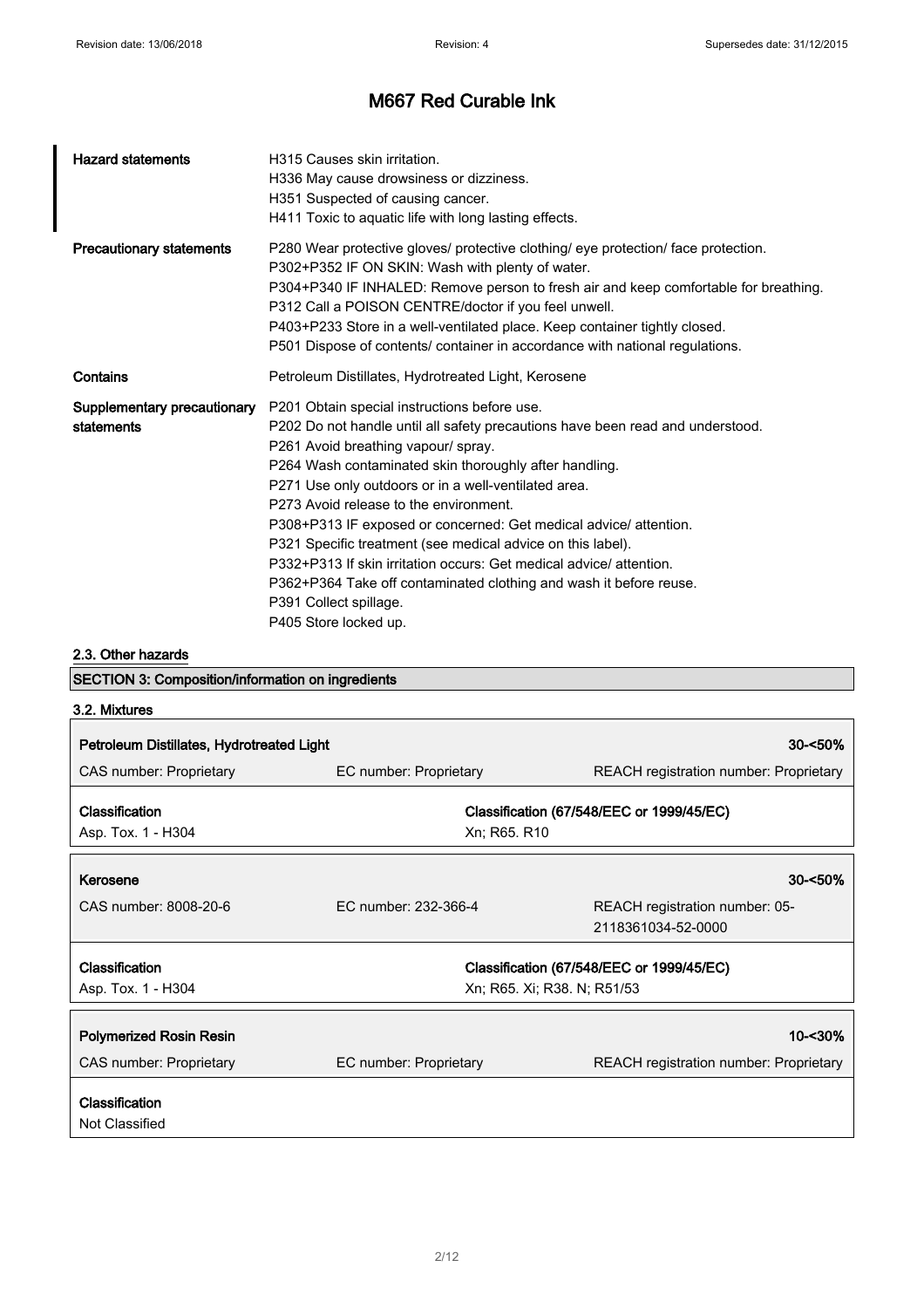| Polyisoprene Resin                      |                                                                                                                 | 5-<10%                                                                                                                                                                                              |
|-----------------------------------------|-----------------------------------------------------------------------------------------------------------------|-----------------------------------------------------------------------------------------------------------------------------------------------------------------------------------------------------|
| <b>CAS number: Proprietary</b>          | EC number: Proprietary                                                                                          | REACH registration number: Proprietary                                                                                                                                                              |
| Classification<br>Not Classified        |                                                                                                                 |                                                                                                                                                                                                     |
| <b>Red Organic Pigment Complex</b>      |                                                                                                                 | 5-<10%                                                                                                                                                                                              |
| CAS number: Proprietary                 | EC number: Proprietary                                                                                          | REACH registration number: Proprietary                                                                                                                                                              |
| Classification<br>Not Classified        |                                                                                                                 |                                                                                                                                                                                                     |
| <b>Titanium Dioxide</b>                 |                                                                                                                 | 5-<10%                                                                                                                                                                                              |
| CAS number: 13463-67-7                  | EC number: 236-675-5                                                                                            | REACH registration number: 05-<br>2118356670-41-0000                                                                                                                                                |
| Classification<br><b>Not Classified</b> | Xi; R38. Carc. Cat. 3 R40                                                                                       | Classification (67/548/EEC or 1999/45/EC)                                                                                                                                                           |
| <b>Yellow Organic Pigment Complex</b>   |                                                                                                                 | 1%                                                                                                                                                                                                  |
| CAS number: Proprietary                 | EC number: Proprietary                                                                                          | REACH registration number: Proprietary                                                                                                                                                              |
| Classification<br>Not Classified        | Xn; R22                                                                                                         | Classification (67/548/EEC or 1999/45/EC)                                                                                                                                                           |
|                                         | The Full Text for all R-Phrases and Hazard Statements are Displayed in Section 16.                              |                                                                                                                                                                                                     |
| Ingredient notes                        | 1910.1200.                                                                                                      | The exact percentage/concentration is withheld as a trade secret in accordance with 29 CFR                                                                                                          |
| <b>SECTION 4: First aid measures</b>    |                                                                                                                 |                                                                                                                                                                                                     |
| 4.1. Description of first aid measures  |                                                                                                                 |                                                                                                                                                                                                     |
| <b>General information</b>              | medical personnel.                                                                                              | Consult a physician for specific advice. If medical advice is needed, have product container or<br>label at hand. If in doubt, get medical attention promptly. Show this Safety Data Sheet to the   |
| <b>Inhalation</b>                       | Move affected person to fresh air and keep warm and at rest in a position comfortable for<br>immediately.       | breathing. If breathing stops, provide artificial respiration. When breathing is difficult, properly<br>trained personnel may assist affected person by administering oxygen. Get medical attention |
| Ingestion                               |                                                                                                                 | Do not induce vomiting. Aspiration hazard if swallowed. Rinse mouth thoroughly with water.<br>Never give anything by mouth to an unconscious person. Get medical attention immediately.             |
| <b>Skin contact</b>                     | Wash clothing and clean shoes thoroughly before reuse.                                                          | Rinse immediately with plenty of water. Remove contaminated clothing. Wash skin thoroughly<br>with soap and water. Get medical attention if symptoms are severe or persist after washing.           |
| Eye contact                             | Rinse immediately with plenty of water. Continue to rinse for at least 15 minutes and get<br>medical attention. |                                                                                                                                                                                                     |
| Protection of first aiders              | First aid personnel should wear appropriate protective equipment during any rescue.                             |                                                                                                                                                                                                     |
|                                         | 4.2. Most important symptoms and effects, both acute and delayed                                                |                                                                                                                                                                                                     |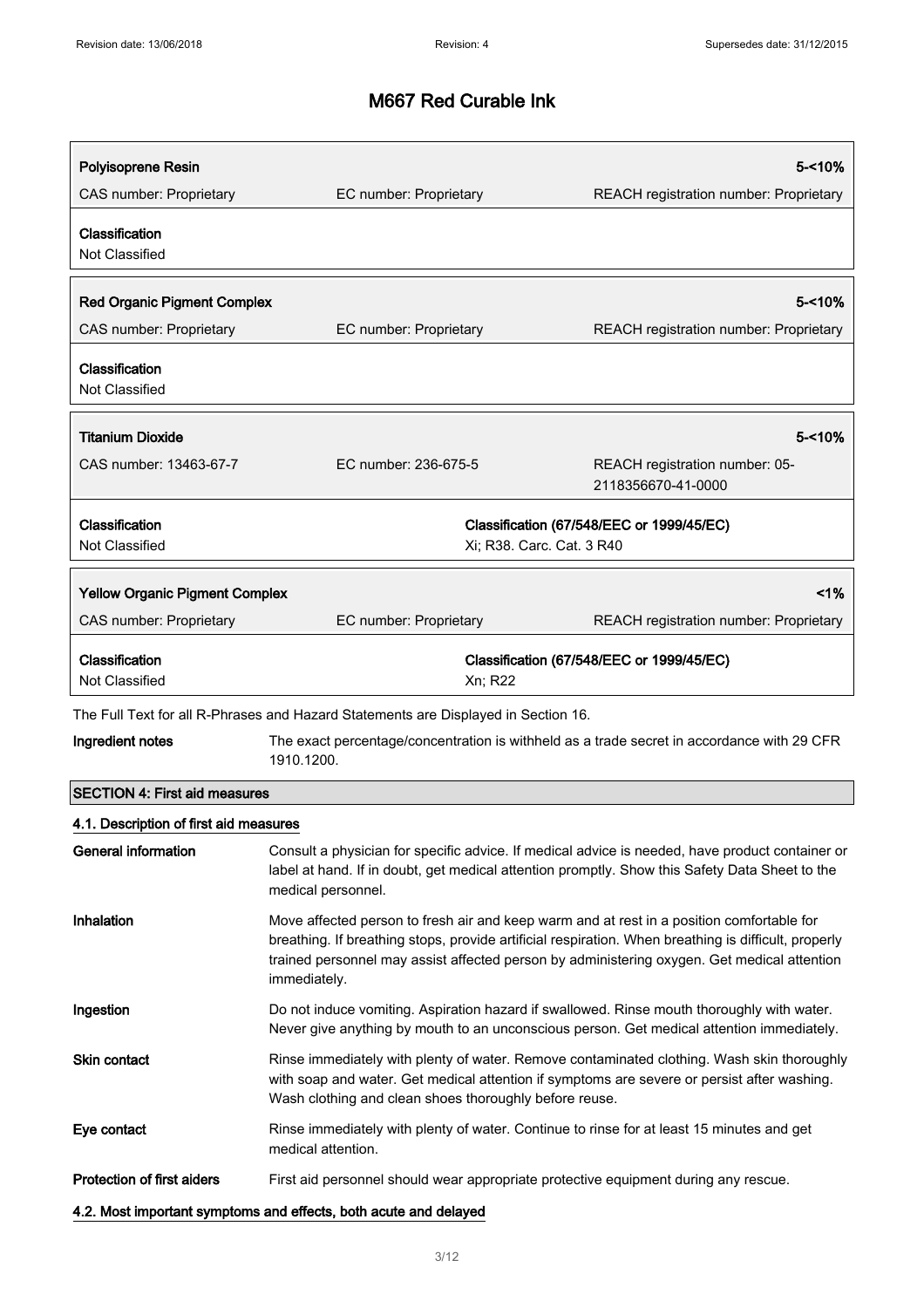| <b>General information</b>                                               | The product is considered to be a low hazard under normal conditions of use. The severity of<br>the symptoms described will vary dependent on the concentration and the length of exposure.<br>See Section 11 for additional information on health hazards.                                  |  |
|--------------------------------------------------------------------------|----------------------------------------------------------------------------------------------------------------------------------------------------------------------------------------------------------------------------------------------------------------------------------------------|--|
| <b>Inhalation</b>                                                        | May cause respiratory system irritation. Vapour may irritate respiratory system/lungs. May<br>cause drowsiness or dizziness.                                                                                                                                                                 |  |
| Ingestion                                                                | Harmful if swallowed. Aspiration hazard if swallowed. Entry into the lungs following ingestion<br>or vomiting may cause chemical pneumonitis. May cause nausea, headache, dizziness and<br>intoxication.                                                                                     |  |
| <b>Skin contact</b>                                                      | Causes skin irritation. Prolonged or repeated contact with skin may cause irritation, redness<br>and dermatitis.                                                                                                                                                                             |  |
| Eye contact                                                              | Causes eye irritation. Symptoms following overexposure may include the following: Pain or<br>irritation. Profuse watering of the eyes. Irritation and redness, followed by blurred vision.                                                                                                   |  |
|                                                                          | 4.3. Indication of any immediate medical attention and special treatment needed                                                                                                                                                                                                              |  |
| Notes for the doctor                                                     | Treat symptomatically.                                                                                                                                                                                                                                                                       |  |
| <b>SECTION 5: Firefighting measures</b>                                  |                                                                                                                                                                                                                                                                                              |  |
| 5.1. Extinguishing media                                                 |                                                                                                                                                                                                                                                                                              |  |
| Suitable extinguishing media                                             | Extinguish with alcohol-resistant foam, carbon dioxide, dry powder or water fog.                                                                                                                                                                                                             |  |
| Unsuitable extinguishing<br>media                                        | Water spray.                                                                                                                                                                                                                                                                                 |  |
| 5.2. Special hazards arising from the substance or mixture               |                                                                                                                                                                                                                                                                                              |  |
| Specific hazards                                                         | Flammable liquid and vapour. Vapours are heavier than air and may spread near ground and<br>travel a considerable distance to a source of ignition and flash back.                                                                                                                           |  |
| <b>Hazardous combustion</b><br>products                                  | Thermal decomposition or combustion products may include the following substances:<br>Carbon dioxide (CO2). Carbon monoxide (CO).                                                                                                                                                            |  |
| 5.3. Advice for firefighters                                             |                                                                                                                                                                                                                                                                                              |  |
| Protective actions during<br>firefighting                                | Evacuate area. Stop leak if safe to do so. Use water to keep fire exposed containers cool and<br>disperse vapours. Use water spray to reduce vapours.                                                                                                                                        |  |
| Special protective equipment<br>for firefighters                         | Wear positive-pressure self-contained breathing apparatus (SCBA) and appropriate protective<br>clothing.                                                                                                                                                                                     |  |
| <b>SECTION 6: Accidental release measures</b>                            |                                                                                                                                                                                                                                                                                              |  |
| 6.1. Personal precautions, protective equipment and emergency procedures |                                                                                                                                                                                                                                                                                              |  |
| <b>Personal precautions</b>                                              | No smoking, sparks, flames or other sources of ignition near spillage. Avoid contact with skin,<br>eyes and clothing. Avoid inhalation of vapours. Wash thoroughly after dealing with a spillage.<br>Ensure procedures and training for emergency decontamination and disposal are in place. |  |
| 6.2. Environmental precautions                                           |                                                                                                                                                                                                                                                                                              |  |
| <b>Environmental precautions</b>                                         | Avoid release to the environment. Do not discharge into drains or watercourses or onto the<br>ground. Use appropriate containment to avoid environmental contamination. Spillages or<br>uncontrolled discharges into watercourses must be reported immediately to the Environmental          |  |

6.3. Methods and material for containment and cleaning up

Agency or other appropriate regulatory body.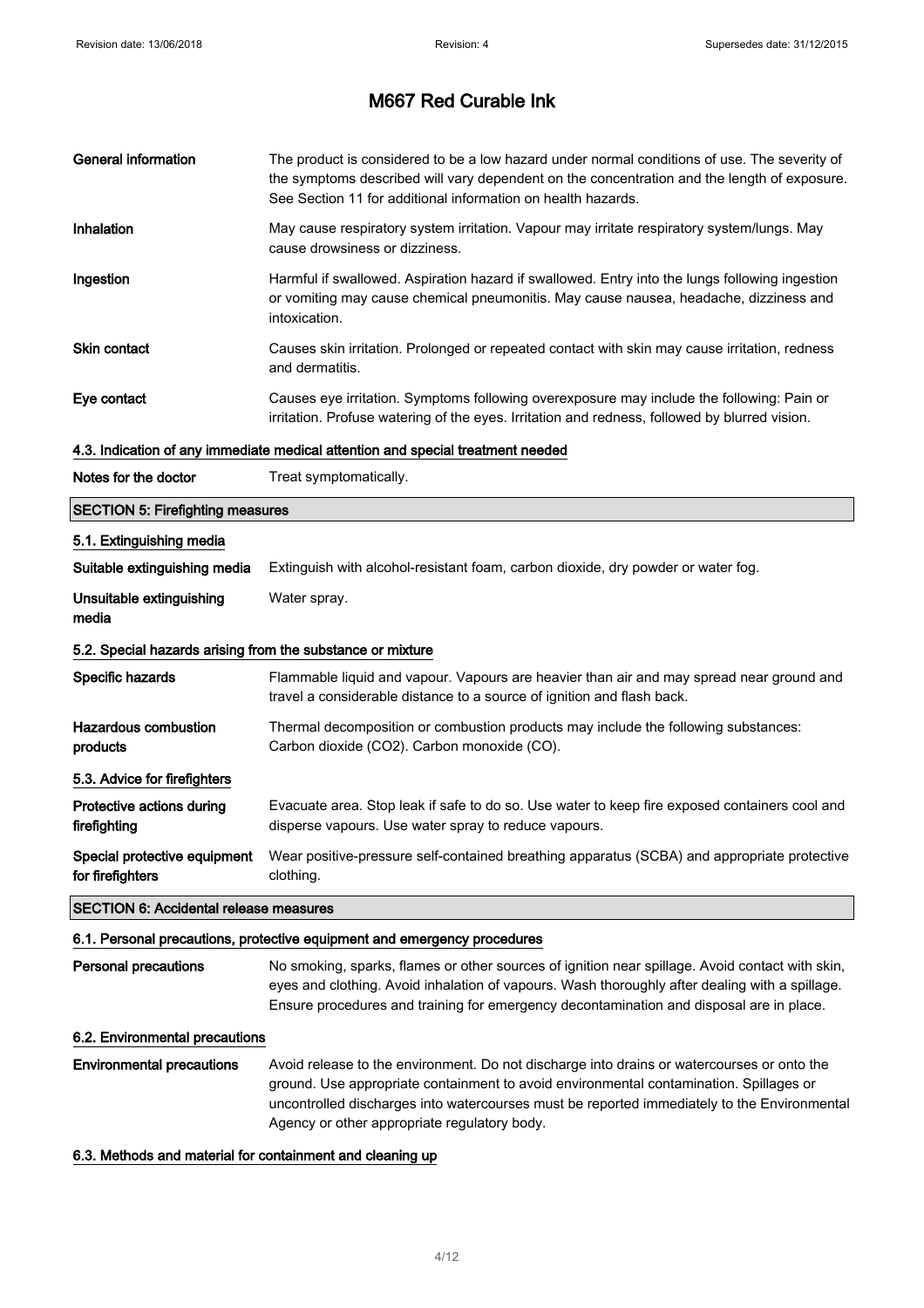| Methods for cleaning up                                                                              | Eliminate all sources of ignition. Stop leak if safe to do so. Do not touch or walk into spilled<br>material. Take care as floors and other surfaces may become slippery. Contain and absorb<br>spillage with sand, earth or other non-combustible material. Collect and place in suitable<br>waste disposal containers and seal securely. When handling waste, the safety precautions<br>applying to handling of the product should be considered. Dispose of waste to licensed waste<br>disposal site in accordance with the requirements of the local Waste Disposal Authority. |  |
|------------------------------------------------------------------------------------------------------|------------------------------------------------------------------------------------------------------------------------------------------------------------------------------------------------------------------------------------------------------------------------------------------------------------------------------------------------------------------------------------------------------------------------------------------------------------------------------------------------------------------------------------------------------------------------------------|--|
| 6.4. Reference to other sections                                                                     |                                                                                                                                                                                                                                                                                                                                                                                                                                                                                                                                                                                    |  |
| Reference to other sections                                                                          | For personal protection, see Section 8. See Section 11 for additional information on health<br>hazards. See Section 12 for additional information on ecological hazards. For waste disposal,<br>see Section 13.                                                                                                                                                                                                                                                                                                                                                                    |  |
| <b>SECTION 7: Handling and storage</b>                                                               |                                                                                                                                                                                                                                                                                                                                                                                                                                                                                                                                                                                    |  |
| 7.1. Precautions for safe handling                                                                   |                                                                                                                                                                                                                                                                                                                                                                                                                                                                                                                                                                                    |  |
| <b>Usage precautions</b>                                                                             | Wear protective clothing as described in Section 8 of this safety data sheet.                                                                                                                                                                                                                                                                                                                                                                                                                                                                                                      |  |
| Advice on general<br>occupational hygiene                                                            | Do not eat, drink or smoke when using this product. Provide eyewash station and safety<br>shower. Good personal hygiene procedures should be implemented. Wash skin thoroughly<br>after handling. Wash contaminated clothing before reuse.                                                                                                                                                                                                                                                                                                                                         |  |
|                                                                                                      | 7.2. Conditions for safe storage, including any incompatibilities                                                                                                                                                                                                                                                                                                                                                                                                                                                                                                                  |  |
| <b>Storage precautions</b>                                                                           | Store at temperatures between 4.4°C/40°F and 32.2°C/90°F. Keep only in the original<br>container in a cool, well-ventilated place. Protect from freezing and direct sunlight. Container<br>must be kept tightly closed when not in use. Keep containers upright. Keep away from heat,<br>hot surfaces, sparks, open flames and other ignition sources. No smoking. Store in<br>accordance with national regulations.                                                                                                                                                               |  |
| Storage class                                                                                        | Flammable liquid storage.                                                                                                                                                                                                                                                                                                                                                                                                                                                                                                                                                          |  |
| 7.3. Specific end use(s)                                                                             |                                                                                                                                                                                                                                                                                                                                                                                                                                                                                                                                                                                    |  |
| Specific end use(s)                                                                                  | The identified uses for this product are detailed in Section 1.2.                                                                                                                                                                                                                                                                                                                                                                                                                                                                                                                  |  |
| SECTION 8: Exposure controls/Personal protection                                                     |                                                                                                                                                                                                                                                                                                                                                                                                                                                                                                                                                                                    |  |
| 8.1. Control parameters<br>Occupational exposure limits<br>Petroleum Distillates, Hydrotreated Light |                                                                                                                                                                                                                                                                                                                                                                                                                                                                                                                                                                                    |  |

Long-term exposure limit (8-hour TWA): WEL 100 ppm 573 mg/m<sup>3</sup> Ireland

#### Kerosene

Long-term exposure limit (8-hour TWA): WEL 100 mg/m<sup>3</sup> Ireland

#### Titanium Dioxide

Long-term exposure limit (8-hour TWA): WEL 4 mg/m<sup>3</sup> respirable dust Long-term exposure limit (8-hour TWA): WEL 10 mg/m<sup>3</sup> inhalable dust WEL = Workplace Exposure Limit

Ingredient comments Data based on literature. Product not tested.

#### 8.2. Exposure controls

#### Protective equipment

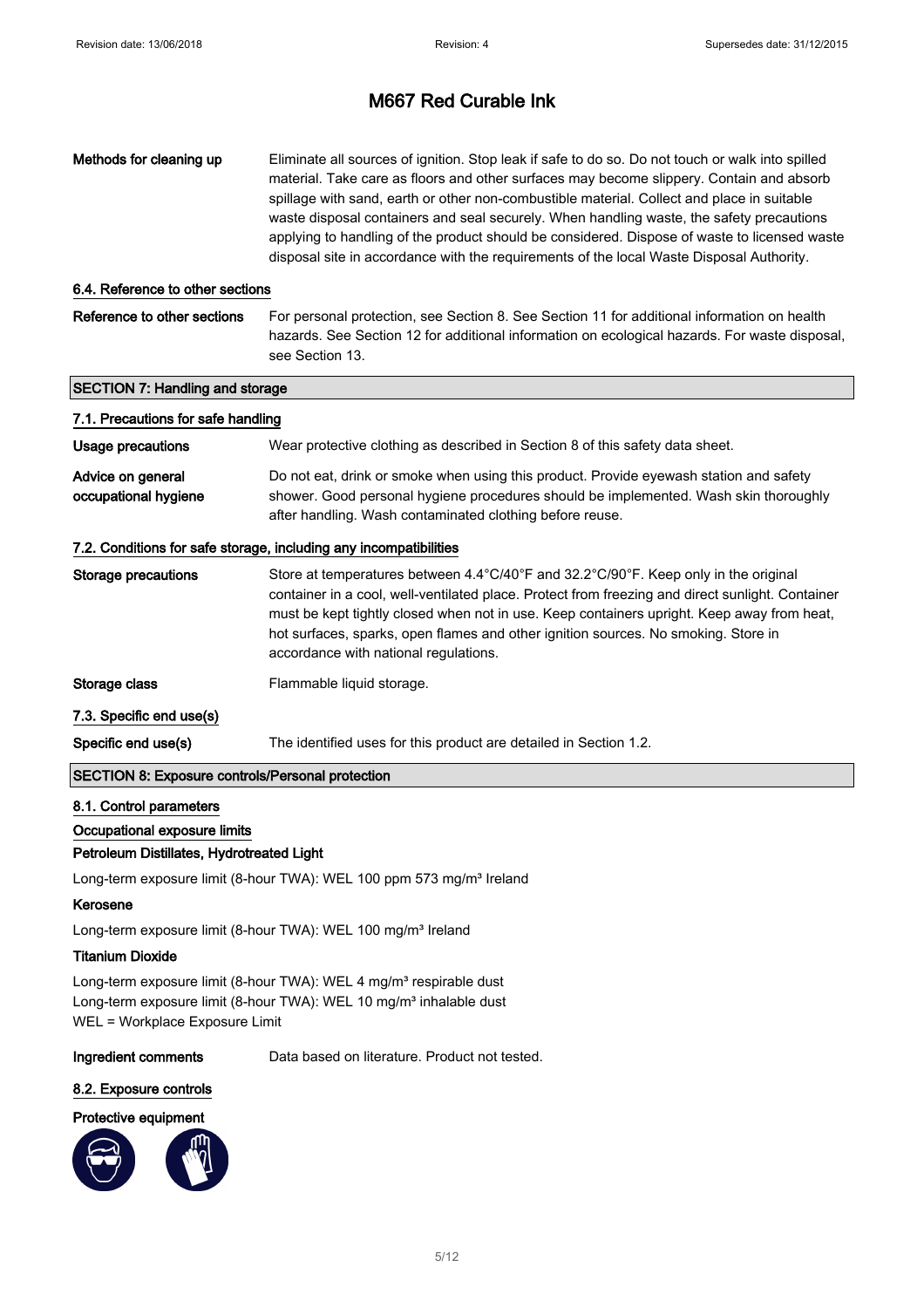| Appropriate engineering<br>controls | As this product contains ingredients with exposure limits, process enclosures, local exhaust<br>ventilation or other engineering controls should be used to keep worker exposure below any<br>statutory or recommended limits, if use generates dust, fumes, gas, vapour or mist. Use<br>explosion-proof ventilating equipment.                                                                                             |
|-------------------------------------|-----------------------------------------------------------------------------------------------------------------------------------------------------------------------------------------------------------------------------------------------------------------------------------------------------------------------------------------------------------------------------------------------------------------------------|
| Eye/face protection                 | Wear tight-fitting, chemical splash goggles or face shield.                                                                                                                                                                                                                                                                                                                                                                 |
| Hand protection                     | It is recommended that chemical-resistant, impervious gloves are worn. The most suitable<br>glove should be chosen in consultation with the glove supplier/manufacturer, who can provide<br>information about the breakthrough time of the glove material. It is recommended that gloves<br>are made of the following material: Butyl rubber. Nitrile rubber. Rubber (natural, latex).<br>Frequent changes are recommended. |
| Other skin and body<br>protection   | Avoid contact with skin. Wear appropriate clothing to prevent repeated or prolonged skin<br>contact.                                                                                                                                                                                                                                                                                                                        |
| Hygiene measures                    | Wash contaminated skin thoroughly after handling. Provide eyewash station and safety<br>shower.                                                                                                                                                                                                                                                                                                                             |
| <b>Respiratory protection</b>       | If ventilation is inadequate, suitable respiratory protection must be worn. Wear a respirator<br>fitted with the following cartridge: Organic vapour filter.                                                                                                                                                                                                                                                                |
| <b>Thermal hazards</b>              | If there is a risk of contact with hot product, all protective equipment worn should be suitable<br>for use with high temperatures.                                                                                                                                                                                                                                                                                         |
| Environmental exposure<br>controls  | Keep container tightly sealed when not in use.                                                                                                                                                                                                                                                                                                                                                                              |

### SECTION 9: Physical and chemical properties

| 9.1. Information on basic physical and chemical properties |                                                                                         |  |
|------------------------------------------------------------|-----------------------------------------------------------------------------------------|--|
| Appearance                                                 | Coloured liquid.                                                                        |  |
| Colour                                                     | Red.                                                                                    |  |
| Odour                                                      | Aromatic hydrocarbons. Kerosene. Petroleum.                                             |  |
| <b>Melting point</b>                                       | Not applicable.                                                                         |  |
| Initial boiling point and range                            | 175°C/347°F @ 760 mm Hg                                                                 |  |
| Flash point                                                | 37°C/99°F Closed cup.                                                                   |  |
| <b>Evaporation rate</b>                                    | $0.01$ (butyl acetate = 1)                                                              |  |
| Upper/lower flammability or<br>explosive limits            | Upper flammable/explosive limit: 5 % vol Lower flammable/explosive limit: 0.7 % vol     |  |
| Vapour pressure                                            | 0.23 mm Hg @ 20°C/68°F                                                                  |  |
| Vapour density                                             | > 5                                                                                     |  |
| <b>Relative density</b>                                    | 0.91776 g/cc 917.76 g/l 7.64 lbs/gal                                                    |  |
| Solubility(ies)                                            | Soluble in the following materials: Hydrocarbons. Organic solvents. Insoluble in water. |  |
| <b>Partition coefficient</b>                               | log Pow: 5.06                                                                           |  |
| Auto-ignition temperature                                  | 220°C/428°F                                                                             |  |
| <b>Decomposition Temperature</b>                           | Not applicable.                                                                         |  |
| <b>Explosive properties</b>                                | Not applicable.                                                                         |  |
| <b>Oxidising properties</b>                                | Not applicable.                                                                         |  |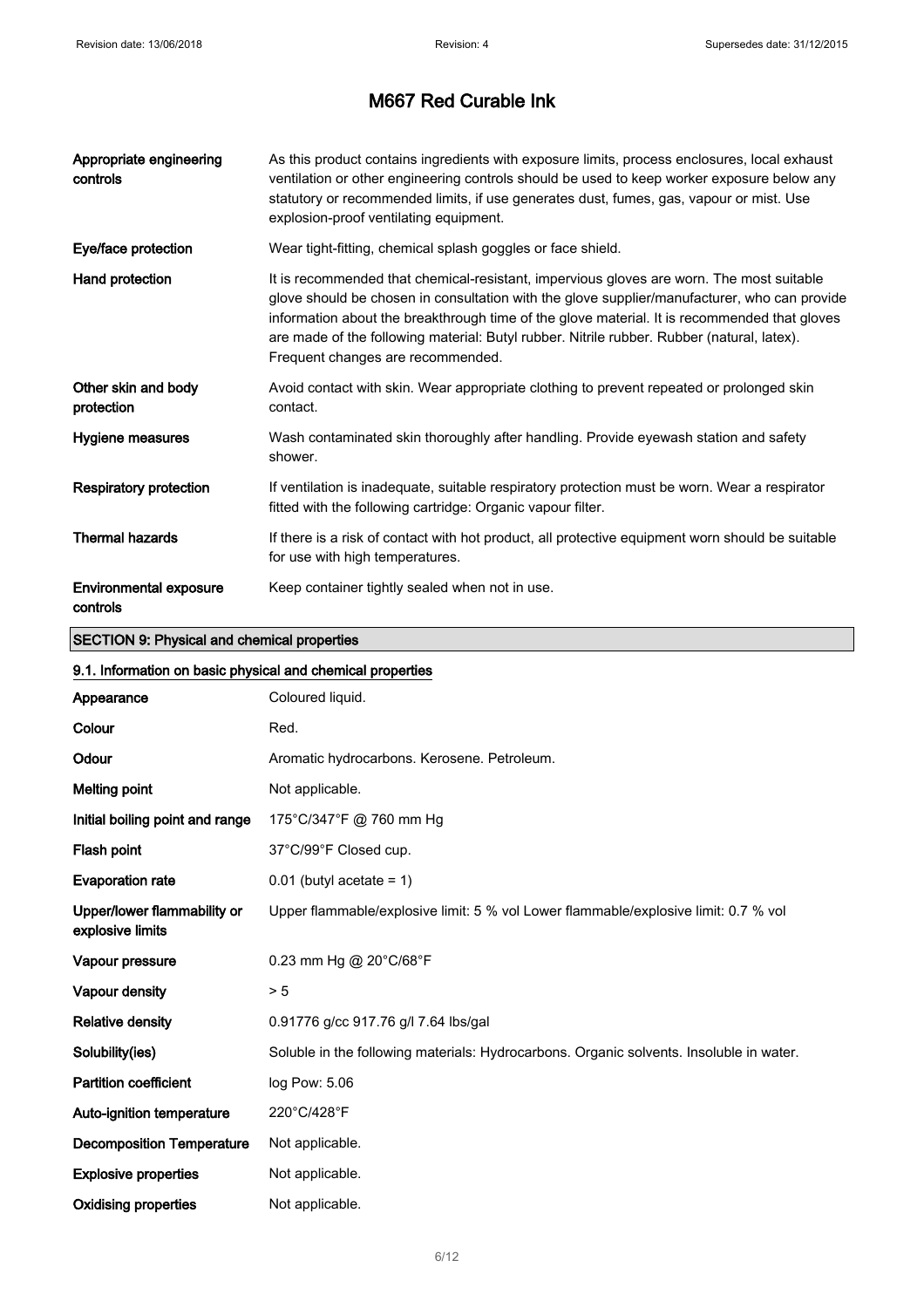| <b>Comments</b>                                      | Information given is applicable to the product as supplied. Information declared as "Not<br>available" or "Not applicable" is not considered to be relevant to the implementation of the<br>proper control measures. |  |
|------------------------------------------------------|----------------------------------------------------------------------------------------------------------------------------------------------------------------------------------------------------------------------|--|
| 9.2. Other information                               |                                                                                                                                                                                                                      |  |
| Volatile organic compound                            | This product contains a maximum VOC content of 594 g/l. This product contains a maximum<br>VOC content of 4.95 lbs/gal.                                                                                              |  |
| <b>HAPS Content</b>                                  | 0.00                                                                                                                                                                                                                 |  |
| <b>SECTION 10: Stability and reactivity</b>          |                                                                                                                                                                                                                      |  |
| 10.1. Reactivity                                     |                                                                                                                                                                                                                      |  |
| <b>Reactivity</b>                                    | There are no known reactivity hazards associated with this product.                                                                                                                                                  |  |
| 10.2. Chemical stability                             |                                                                                                                                                                                                                      |  |
| <b>Stability</b>                                     | Stable at normal ambient temperatures and when used as recommended.                                                                                                                                                  |  |
| 10.3. Possibility of hazardous reactions             |                                                                                                                                                                                                                      |  |
| Possibility of hazardous<br>reactions                | The following materials may react with the product: Strong oxidising agents.                                                                                                                                         |  |
| 10.4. Conditions to avoid                            |                                                                                                                                                                                                                      |  |
| Conditions to avoid                                  | Avoid the following conditions: Heat, sparks, flames.                                                                                                                                                                |  |
| 10.5. Incompatible materials                         |                                                                                                                                                                                                                      |  |
| Materials to avoid                                   | Avoid contact with the following materials: Strong oxidising agents.                                                                                                                                                 |  |
| 10.6. Hazardous decomposition products               |                                                                                                                                                                                                                      |  |
| Hazardous decomposition<br>products                  | Heating may generate the following products: Carbon dioxide (CO2). Carbon monoxide (CO).                                                                                                                             |  |
| <b>SECTION 11: Toxicological information</b>         |                                                                                                                                                                                                                      |  |
| 11.1. Information on toxicological effects           |                                                                                                                                                                                                                      |  |
| <b>Toxicological effects</b>                         | Information given is based on data of the components and of similar products.                                                                                                                                        |  |
| Specific target organ toxicity - single exposure     |                                                                                                                                                                                                                      |  |
| <b>Target organs</b>                                 | Eyes Respiratory system, lungs                                                                                                                                                                                       |  |
| Specific target organ toxicity - repeated exposure   |                                                                                                                                                                                                                      |  |
| <b>Target organs</b>                                 | Respiratory system, lungs Skin                                                                                                                                                                                       |  |
| <b>Aspiration hazard</b><br><b>Aspiration hazard</b> | Aspiration hazard if swallowed. May be fatal if swallowed and enters airways. Entry into the<br>lungs following ingestion or vomiting may cause chemical pneumonitis.                                                |  |
| Toxicological information on ingredients.            |                                                                                                                                                                                                                      |  |
|                                                      | Petroleum Distillates, Hydrotreated Light                                                                                                                                                                            |  |
| Skin corrosion/irritation                            |                                                                                                                                                                                                                      |  |
| Skin corrosion/irritation                            | Irritating to skin.                                                                                                                                                                                                  |  |
|                                                      | Specific target organ toxicity - single exposure                                                                                                                                                                     |  |
| <b>Target organs</b>                                 | Central nervous system                                                                                                                                                                                               |  |
| <b>Aspiration hazard</b>                             |                                                                                                                                                                                                                      |  |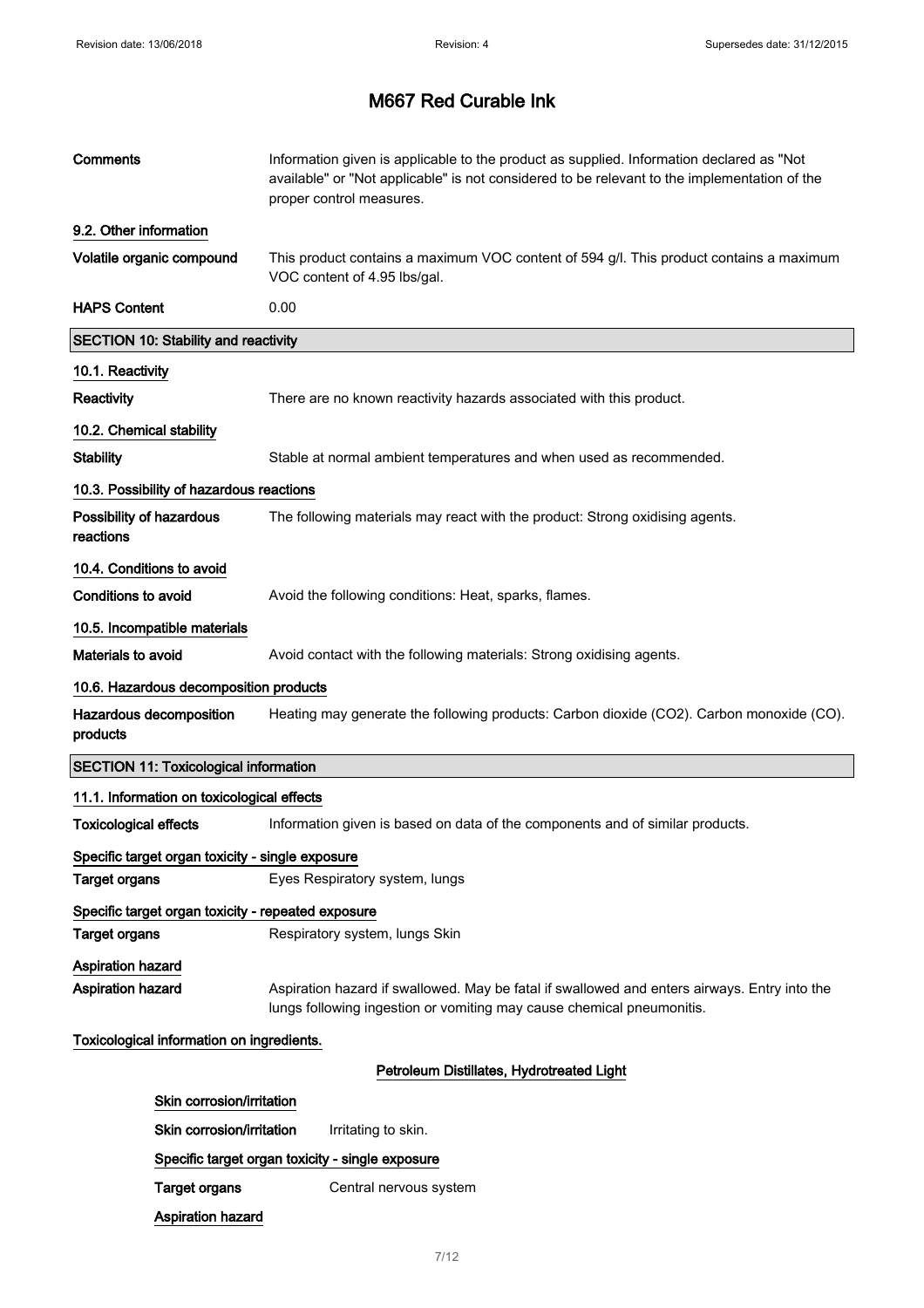| Aspiration hazard                                              | May be fatal if swallowed and enters airways.    |
|----------------------------------------------------------------|--------------------------------------------------|
|                                                                | Kerosene                                         |
| Acute toxicity - inhalation                                    |                                                  |
| Acute toxicity inhalation<br>(LC <sub>50</sub> dust/mist mg/l) | 5.29                                             |
| <b>ATE</b> inhalation<br>(dusts/mists mg/l)                    | 5.29                                             |
| Specific target organ toxicity - single exposure               |                                                  |
| <b>Target organs</b>                                           | Central nervous system Respiratory system, lungs |
| <b>Aspiration hazard</b>                                       |                                                  |
| Aspiration hazard                                              | May be fatal if swallowed and enters airways.    |
|                                                                | <b>Polymerized Rosin Resin</b>                   |
| <b>Toxicological effects</b>                                   | No information available.                        |
|                                                                | <b>Red Organic Pigment Complex</b>               |
| Acute toxicity - oral                                          |                                                  |
| Acute toxicity oral (LD <sub>50</sub><br>mg/kg)                | 2,000.1                                          |
| <b>Species</b>                                                 | Rat                                              |
| ATE oral (mg/kg)                                               | 2,000.1                                          |
|                                                                | <b>Titanium Dioxide</b>                          |
| Acute toxicity - oral                                          |                                                  |
| Acute toxicity oral (LD <sub>50</sub><br>mg/kg)                | 5,000.1                                          |
| <b>Species</b>                                                 | Rat                                              |
| ATE oral (mg/kg)                                               | 5,000.1                                          |
| Acute toxicity - dermal                                        |                                                  |
| Acute toxicity dermal (LD <sub>50</sub> 10,000.1<br>mg/kg)     |                                                  |
| <b>Species</b>                                                 | Rabbit                                           |
| ATE dermal (mg/kg)                                             | 10,000.1                                         |
| Acute toxicity - inhalation                                    |                                                  |
| Acute toxicity inhalation<br>(LC <sub>50</sub> dust/mist mg/l) | 6.82                                             |
| <b>Species</b>                                                 | Rat                                              |
| <b>ATE</b> inhalation<br>(dusts/mists mg/l)                    | 6.82                                             |
| Carcinogenicity                                                |                                                  |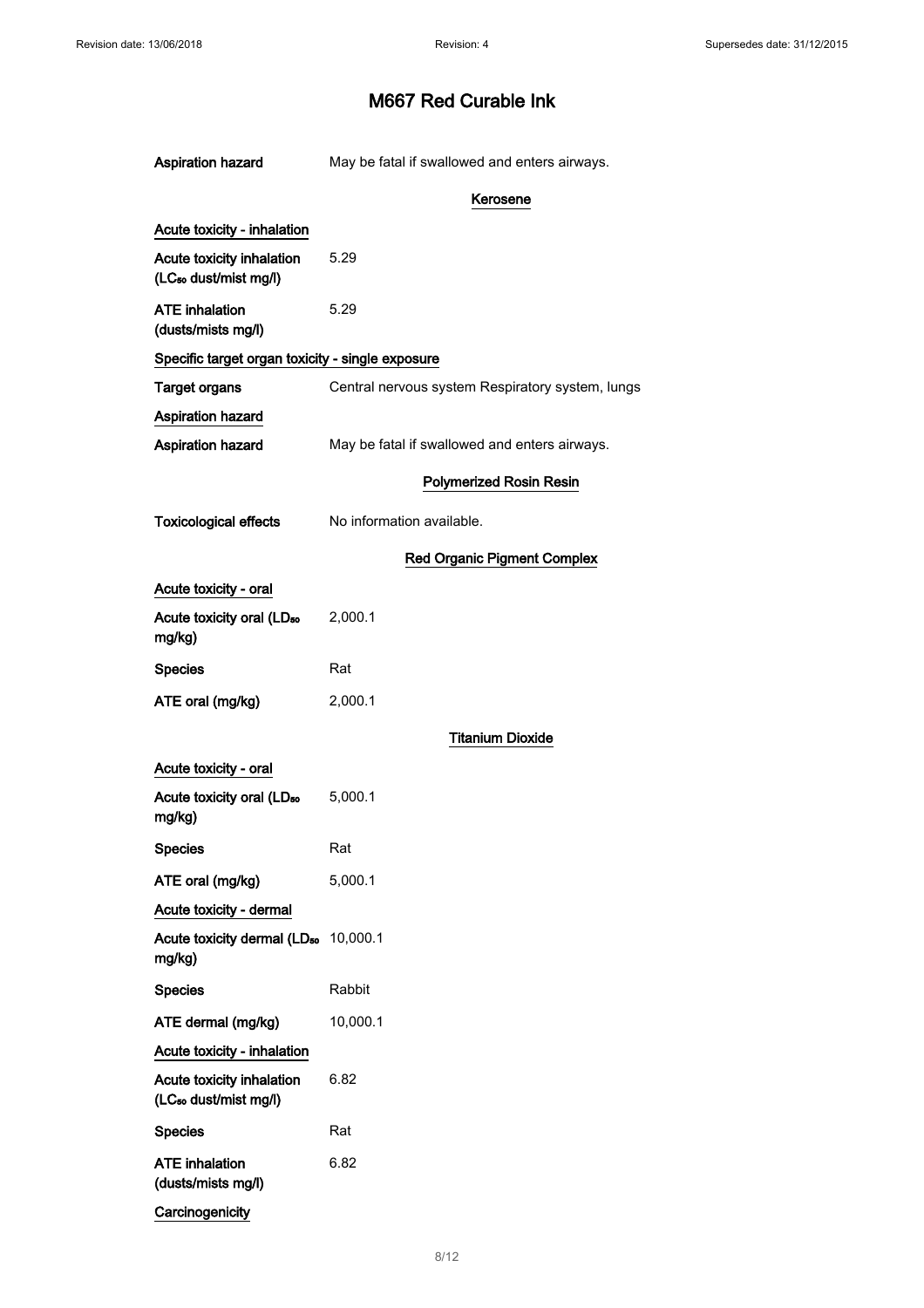|                              | <b>IARC</b> carcinogenicity                     | IARC Group 2B Possibly carcinogenic to humans.                                                                                                                    |
|------------------------------|-------------------------------------------------|-------------------------------------------------------------------------------------------------------------------------------------------------------------------|
|                              |                                                 | <b>Yellow Organic Pigment Complex</b>                                                                                                                             |
|                              | Acute toxicity - oral                           |                                                                                                                                                                   |
|                              | Acute toxicity oral (LD <sub>50</sub><br>mg/kg) | 2,000.0                                                                                                                                                           |
|                              | <b>Species</b>                                  | Rat                                                                                                                                                               |
|                              | <b>SECTION 12: Ecological information</b>       |                                                                                                                                                                   |
|                              | Ecological information on ingredients.          |                                                                                                                                                                   |
|                              |                                                 | <b>Polymerized Rosin Resin</b>                                                                                                                                    |
|                              | Ecotoxicity                                     | No information available.                                                                                                                                         |
|                              |                                                 | <b>Titanium Dioxide</b>                                                                                                                                           |
|                              | Ecotoxicity                                     | The product is not expected to be hazardous to the environment.                                                                                                   |
| 12.1. Toxicity               |                                                 |                                                                                                                                                                   |
|                              | Ecological information on ingredients.          |                                                                                                                                                                   |
|                              |                                                 | Kerosene                                                                                                                                                          |
|                              | Acute aquatic toxicity                          |                                                                                                                                                                   |
|                              | Acute toxicity - fish                           | LC <sub>50</sub> , 96 hours: 0.91-2.82 mg/l, Oncorhynchus mykiss (Rainbow trout)<br>LC <sub>50</sub> , 96 hours: 1.99 mg/l, Pimephales promelas (Fat-head Minnow) |
|                              | Acute toxicity - aquatic<br>invertebrates       | LC <sub>50</sub> , 48 hours: 1.6 mg/l, Daphnia magna                                                                                                              |
|                              | Acute toxicity - aquatic<br>plants              | EC <sub>50</sub> , 72 hours: 5.0-11.0 mg/l, Algae                                                                                                                 |
|                              |                                                 | <b>Titanium Dioxide</b>                                                                                                                                           |
|                              | Acute aquatic toxicity                          |                                                                                                                                                                   |
|                              | Acute toxicity - fish                           | LC <sub>50</sub> , 96 hours: >1000 mg/l, Pimephales promelas (Fat-head Minnow)                                                                                    |
|                              | Acute toxicity - aquatic<br>invertebrates       | EC <sub>80</sub> , 48 hours: >1000 mg/l, Daphnia magna                                                                                                            |
|                              | Acute toxicity - aquatic<br>plants              | EC <sub>50</sub> , 72 hours: >100 mg/l, Pseudokirchneriella subcapitata                                                                                           |
|                              | 12.2. Persistence and degradability             |                                                                                                                                                                   |
|                              | 12.3. Bioaccumulative potential                 |                                                                                                                                                                   |
| <b>Partition coefficient</b> | log Pow: 5.06                                   |                                                                                                                                                                   |
| 12.4. Mobility in soil       |                                                 |                                                                                                                                                                   |
|                              | 12.5. Results of PBT and vPvB assessment        |                                                                                                                                                                   |
|                              | 12.6. Other adverse effects                     |                                                                                                                                                                   |
|                              | <b>SECTION 13: Disposal considerations</b>      |                                                                                                                                                                   |
|                              | 13.1. Waste treatment methods                   |                                                                                                                                                                   |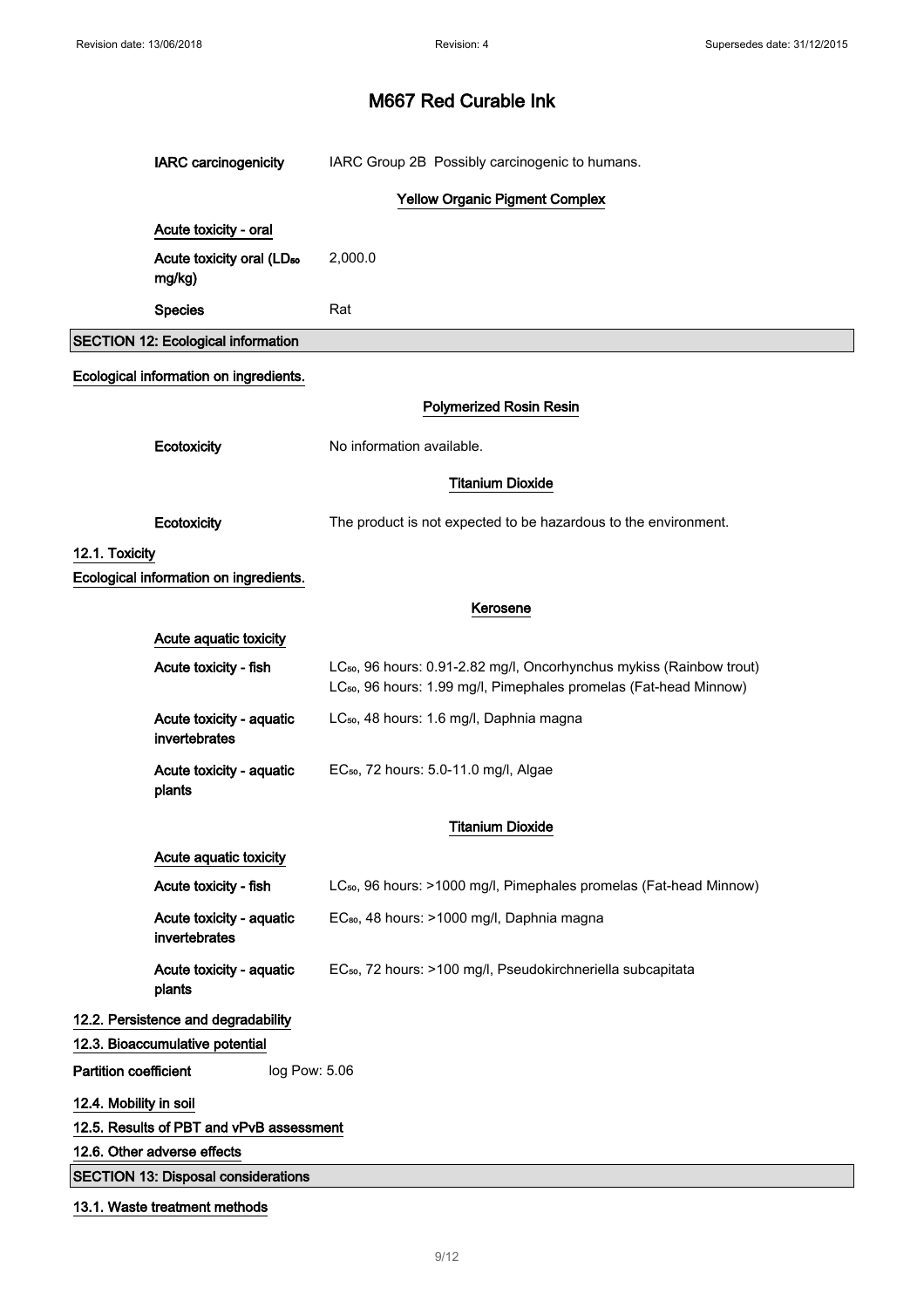| General information | The generation of waste should be minimised or avoided wherever possible. When handling<br>waste, the safety precautions applying to handling of the product should be considered.<br>Dispose of waste to licensed waste disposal site in accordance with the requirements of the<br>local Waste Disposal Authority. Dispose of waste product or used containers in accordance<br>with local regulations Disposal of this product, process solutions, residues and by-products<br>should at all times comply with the requirements of environmental protection and waste<br>disposal legislation and any local authority requirements. |
|---------------------|----------------------------------------------------------------------------------------------------------------------------------------------------------------------------------------------------------------------------------------------------------------------------------------------------------------------------------------------------------------------------------------------------------------------------------------------------------------------------------------------------------------------------------------------------------------------------------------------------------------------------------------|
| Disposal methods    | Dispose of contents/container in accordance with national regulations. Dispose of waste to<br>licensed waste disposal site in accordance with the requirements of the local Waste Disposal<br>Authority. When handling waste, the safety precautions applying to handling of the product<br>should be considered.                                                                                                                                                                                                                                                                                                                      |

### SECTION 14: Transport information

| 14.1. UN number                          |                     |  |  |
|------------------------------------------|---------------------|--|--|
| UN No. (ADR/RID)                         | 1210                |  |  |
| UN No. (IMDG)                            | 1210                |  |  |
| UN No. (ICAO)                            | 1210                |  |  |
| UN No. (ADN)                             | 1210                |  |  |
| 14.2. UN proper shipping name            |                     |  |  |
| Proper shipping name<br>(ADR/RID)        | <b>PRINTING INK</b> |  |  |
| Proper shipping name (IMDG) PRINTING INK |                     |  |  |
| Proper shipping name (ICAO) PRINTING INK |                     |  |  |
| Proper shipping name (ADN) PRINTING INK  |                     |  |  |
| 14.3. Transport hazard class(es)         |                     |  |  |
| <b>ADR/RID class</b>                     | 3                   |  |  |
| <b>ADR/RID classification code</b>       | F <sub>1</sub>      |  |  |
| <b>ADR/RID label</b>                     | 3                   |  |  |
| <b>IMDG class</b>                        | 3                   |  |  |
| ICAO class/division                      | 3                   |  |  |
| <b>ADN</b> class                         | 3                   |  |  |
|                                          |                     |  |  |

Transport labels



| 14.4. Packing group         |   |
|-----------------------------|---|
| ADR/RID packing group       | Ш |
| <b>IMDG packing group</b>   | Ш |
| ICAO packing group          | Ш |
| ADN packing group           | Ш |
| 14.5. Environmental hazards |   |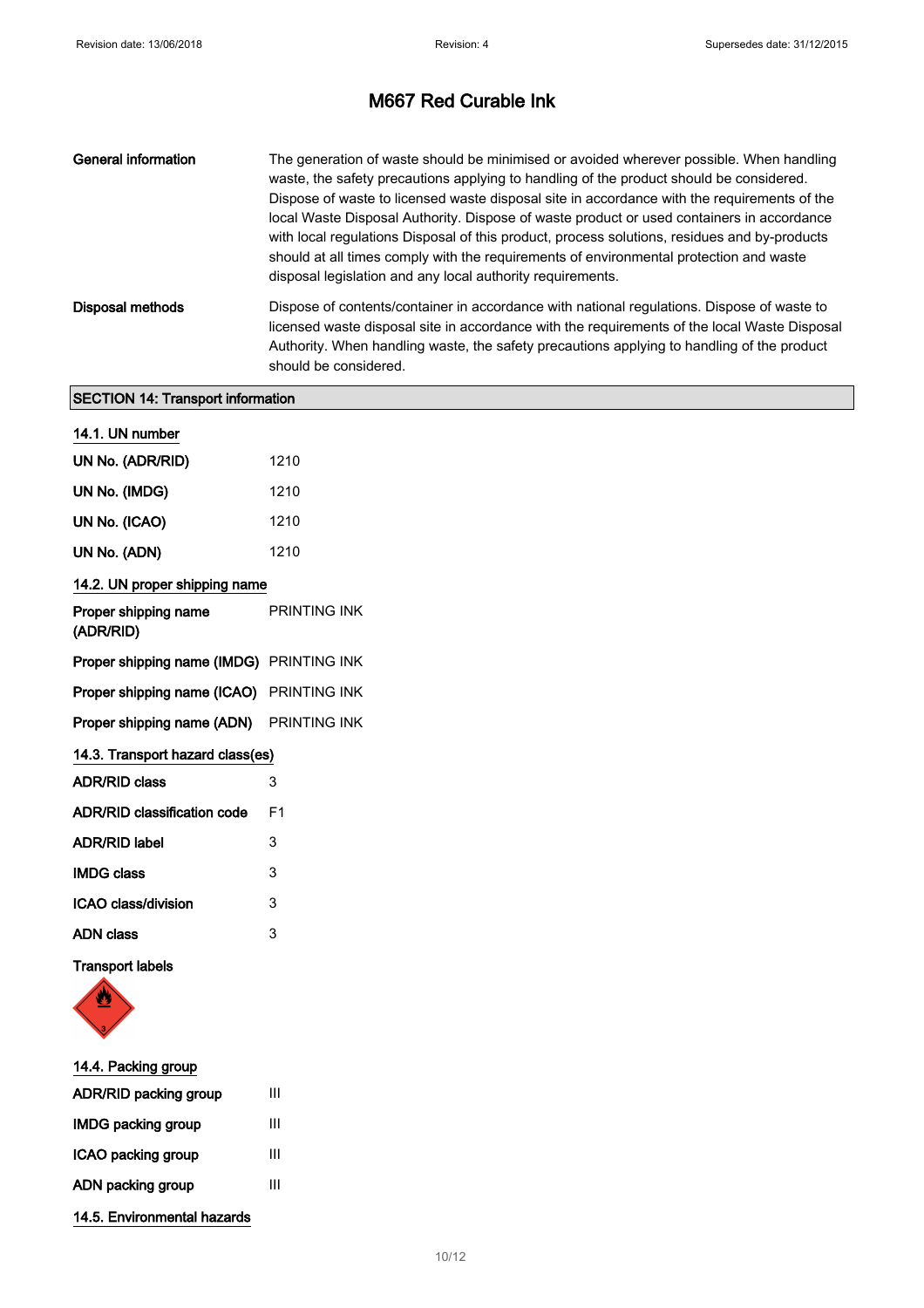Environmentally hazardous substance/marine pollutant No.

| 14.6. Special precautions for user               |             |  |
|--------------------------------------------------|-------------|--|
| EmS                                              | $F-E$ , S-D |  |
| ADR transport category                           | 3           |  |
| <b>Emergency Action Code</b>                     | •3Y         |  |
| <b>Hazard Identification Number</b><br>(ADR/RID) | 30          |  |
| <b>Tunnel restriction code</b>                   | (D/E)       |  |

#### 14.7. Transport in bulk according to Annex II of MARPOL and the IBC Code

|  | <b>SECTION 15: Regulatory information</b> |
|--|-------------------------------------------|
|  |                                           |

#### 15.1. Safety, health and environmental regulations/legislation specific for the substance or mixture

EU legislation Regulation (EC) No 1907/2006 of the European Parliament and of the Council of 18 December 2006 concerning the Registration, Evaluation, Authorisation and Restriction of Chemicals (REACH) (as amended). Regulation (EC) No 1272/2008 of the European Parliament and of the Council of 16 December 2008 on classification, labelling and packaging of substances and mixtures (as amended).

#### 15.2. Chemical safety assessment

### Inventories

EU - EINECS/ELINCS

All the ingredients are listed or exempt.

#### Canada - DSL/NDSL

All the ingredients are listed or exempt.

#### US - TSCA

All the ingredients are listed or exempt.

#### Australia - AICS

Petroleum Distillates, Hydrotreated Light

Kerosene

Titanium Dioxide

#### Japan - ENCS

Petroleum Distillates, Hydrotreated Light Kerosene

#### Korea - KECI

Petroleum Distillates, Hydrotreated Light Kerosene Titanium Dioxide

### China - IECSC

Petroleum Distillates, Hydrotreated Light